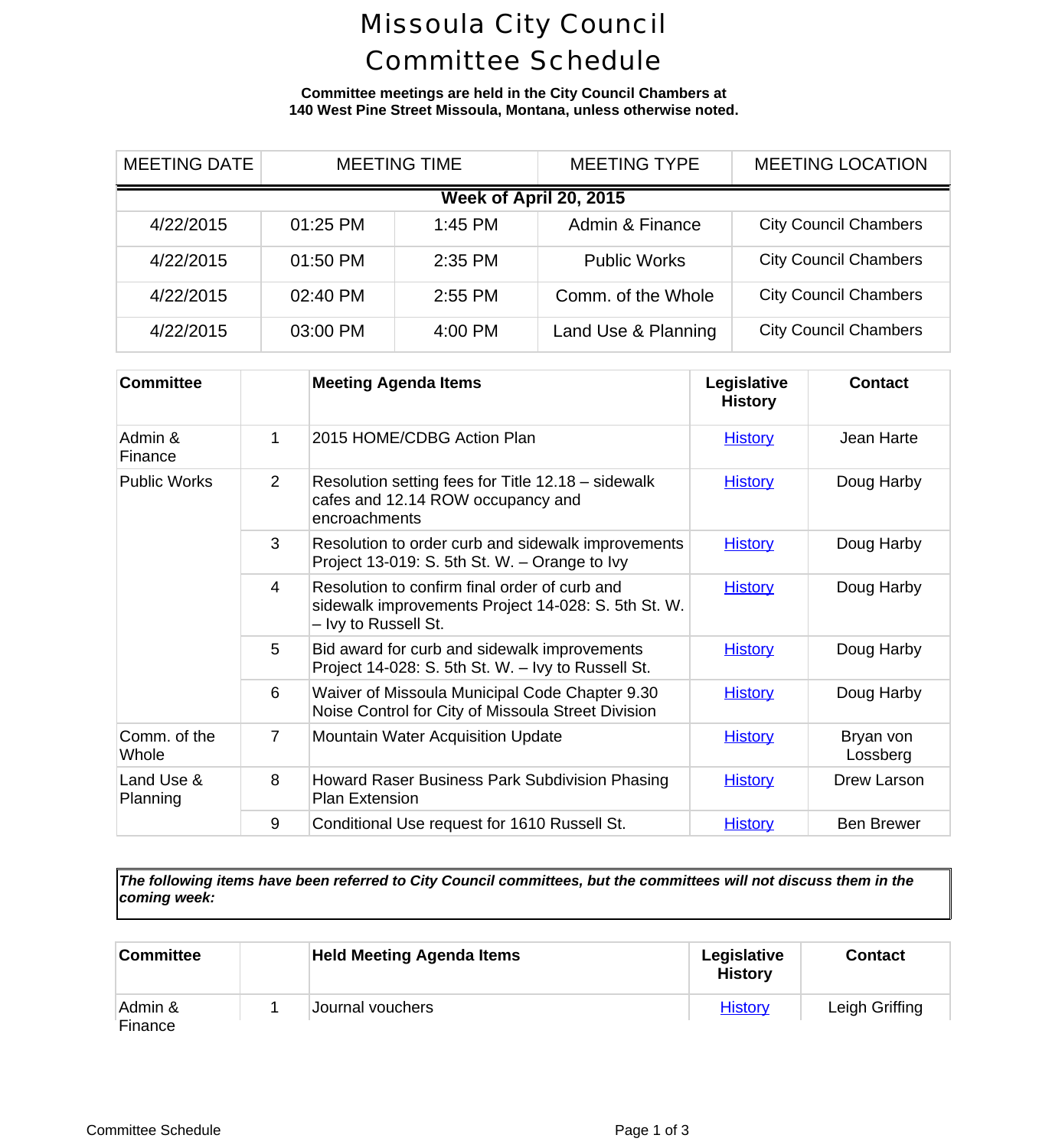## Missoula City Council Committee Schedule

## **Committee meetings are held in the City Council Chambers at 140 West Pine Street Missoula, Montana, unless otherwise noted.**

|                         | $\overline{2}$ | Budget transfers.                                                                                                                                                                      | <b>History</b> | Leigh Gr                                          |
|-------------------------|----------------|----------------------------------------------------------------------------------------------------------------------------------------------------------------------------------------|----------------|---------------------------------------------------|
|                         | 3              | Contract for the HOME Investment Partnership<br>Program                                                                                                                                | <b>History</b> | Nancy H                                           |
| Parks &<br>Conservation | 4              | Urban Forest Management Plan Update                                                                                                                                                    | <b>History</b> | Chris B                                           |
| Comm. of the<br>Whole   | 5              | Updates from Council representatives on the Health<br>Board, Community Forum, Transportation Policy<br>Coordinating Committee, other boards and<br>commissions as necessary. (Ongoing) | <b>History</b> | Marilyn N                                         |
|                         | 6              | Update from Missoula Economic Partnership<br>President/CEO James Grunke                                                                                                                | <b>History</b> | Marilyn N                                         |
|                         | $\overline{7}$ | <b>Broadband RFP</b>                                                                                                                                                                   | <b>History</b> | Bryan von L                                       |
|                         | 8              | Bi-annual meeting with the Chamber of Commerce                                                                                                                                         | <b>History</b> | Marilyn N                                         |
|                         | 9              | Community Based Organizations in the Budget<br>Process                                                                                                                                 | <b>History</b> | Marilyn N                                         |
| Land Use &<br>Planning  | 10             | Annexation, (see separate list at City Clerk's Office<br>for pending annexations) (Ongoing in committee)                                                                               | <b>History</b> | Marty Re                                          |
|                         | 11             | Discussion of City planning issues with members of<br>the Planning Board.                                                                                                              | <b>History</b> | Jason W                                           |
|                         | 12             | Adopt broadband standards for the City of Missoula                                                                                                                                     | <b>History</b> | Brian von L                                       |
|                         | 13             | Conditional Use request for 1610 Russell St.                                                                                                                                           | <b>History</b> | <b>Ben Bre</b>                                    |
|                         | 14             | City of Missoula Growth Policy process--Our<br>Missoula                                                                                                                                | <b>History</b> | Laval M                                           |
| Pub. Safety &           | 15             | Fire Department update.                                                                                                                                                                | <b>History</b> | Jason D                                           |
| Health                  | 16             | Safety aspects of management of the urban deer<br>population in the city of Missoula.                                                                                                  | <b>History</b> | <b>Dick Haine</b><br>Wilkir                       |
|                         | 17             | Discussion with Crime Victim Advocate Office.                                                                                                                                          | <b>History</b> | Jon Wil                                           |
|                         | 18             | Air quality issues related to railroad operations in<br>and through Missoula.                                                                                                          | <b>History</b> | Dave Stro                                         |
|                         | 19             | Review referrals held in committee for removal                                                                                                                                         | <b>History</b> | Marty Re                                          |
|                         | 20             | Police Department update.                                                                                                                                                              | <b>History</b> | Mike Br                                           |
|                         | 21             | Revisit Pawn Brokers Ordinance #3530                                                                                                                                                   | <b>History</b> | <b>Emily Bel</b><br><b>Adam Hertz</b><br>von Loss |
| <b>Public Works</b>     | 22             | Joint Trenching Agreement between utilities and City<br>of Missoula                                                                                                                    | <b>History</b> | Caitlin Co<br>Jason W                             |
|                         | 23             | Metropolitan Planning Organization Transportation<br>Market Research Survey contract                                                                                                   | <b>History</b> | Mike Ha                                           |
|                         | 24             | Amending Title 12.14 - Right-of-way<br>Occupancy/Encroachment Permits                                                                                                                  | <b>History</b> | Doug H                                            |